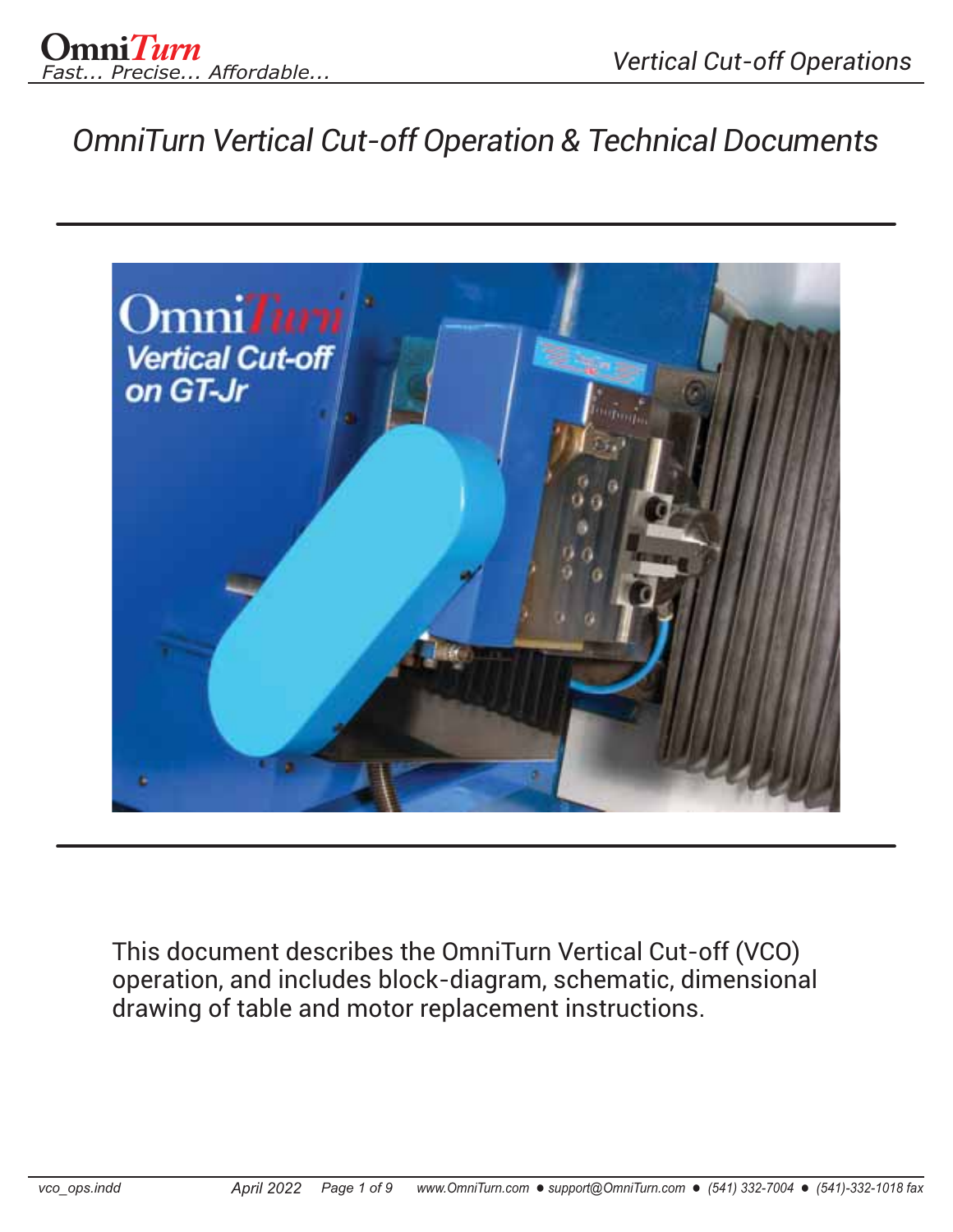

*Using the Vertical Cut-Off / Groove-cutter (VCO)*



#### Jogging and Homing the VCO:

The VCO will home exactly as the other axes, so be sure to jog it off the Zero the same as is done for the Z and X axes. In jog mode, the C axis jog switch will jog the cut-off slide any time C axis is not enabled.

#### There are two cut-off cycles, initiated by M80 and M81:

Either of these cycles may be programmed to allow other machining operations to proceed during the cut-off cycle. If you choose to do this, be sure to include an M82 (wait for cut-off completion) command before performing any operation that might conflict with the cut-off.

Generally, one of these cycles is used for cut-off, and the other for grooving; or one could be reserved for a long-run job and the other modified as required for short runs or specials. The operation of both cycles is the identical: the cut-off moves rapidly from home to a pre defined clearance diameter, then proceeds to the programmed depth at the programmed feedrate, then rapid-retracts back to home.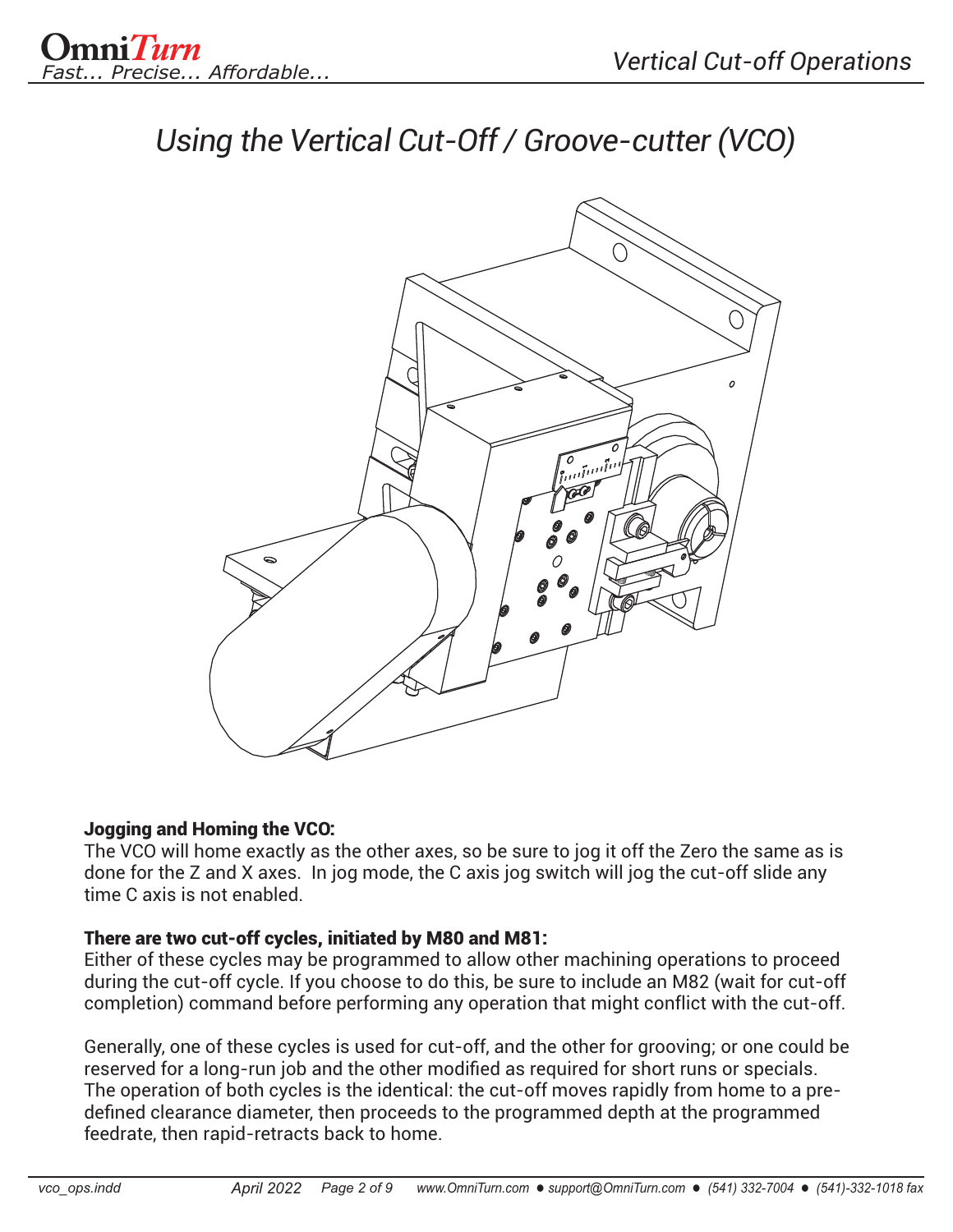# *Using the Vertical Cut-Off / Groove-cutter (VCO)*

#### *Programming the cut-off cycle:*

Pressing Ctrl-V in Jog or Auto mode will bring up this menu:

- 1. Edit M80 Cut-off File
- 2. Edit M81 Cut-off File
- 3. Adjust VCO offset

The parameters for each of the cycles are entered using the program editor. Selecting either option 1 or 2 will bring up the editor with the Cut-off file, which will look like this:

Rapid feedrate(IPM):150 Cut-off feedrate:.003 Cut-off feed mode:(ipm/ipr):ipr Use constant surface speed(Y/N):y Surface speed(sfm):325 Clearance diameter:.70 Cut diameter:-.06 Allow simultaneous ops(Y/N):n

*Edit only the values to the right of the colon* on each parameter line. All values are entered in inch units regardless of the inch/metric mode of the main program; calculate and enter inch equivalent of any metric dimensions.

If simultaneous ops (operations) are allowed, be sure the part program contains an M82 command to wait for cut-off completion before doing any operations that could conflict with the cut-off (collet open, spindle stop,program end,etc.).

Value entered for surface speed does not matter if constant surface speed is not enabled.

## *Setting Cut-off tool offset:*

Selecting 3 from the Ctrl-V menu allows you to adjust the cut-off tool offset. The amount entered is the change desired in the ending diameter of the cut-off stroke. For example, if you want the cut-off tool to go to a .002" smaller diameter, enter -.002.

Initial setting of the cut-off tool is accomplished by jogging the cut-off tool down to touch a known diameter, then pressing V. You will be prompted for the diameter you are touching, and when you enter it, the cut-off position display will change to reflect your entry.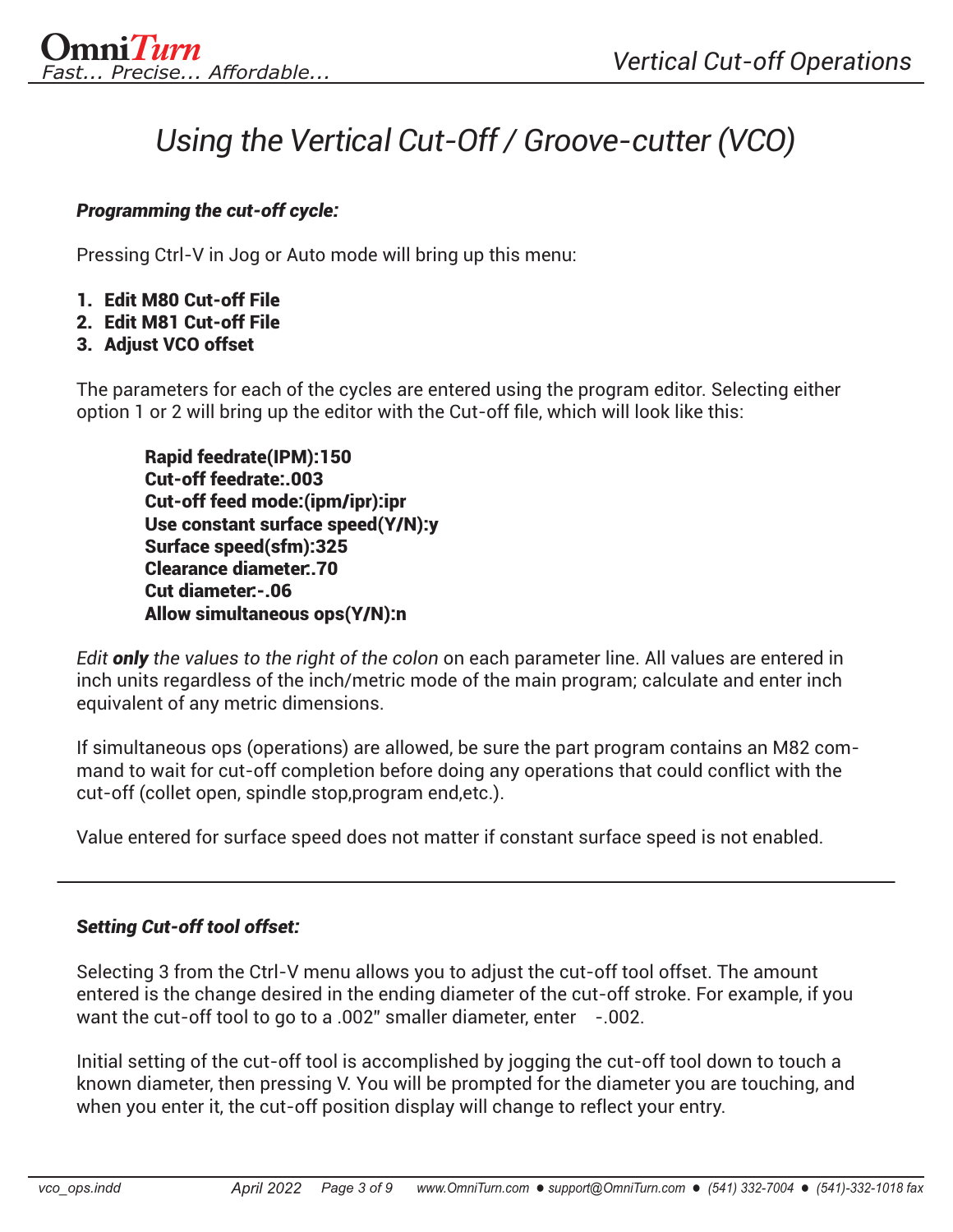



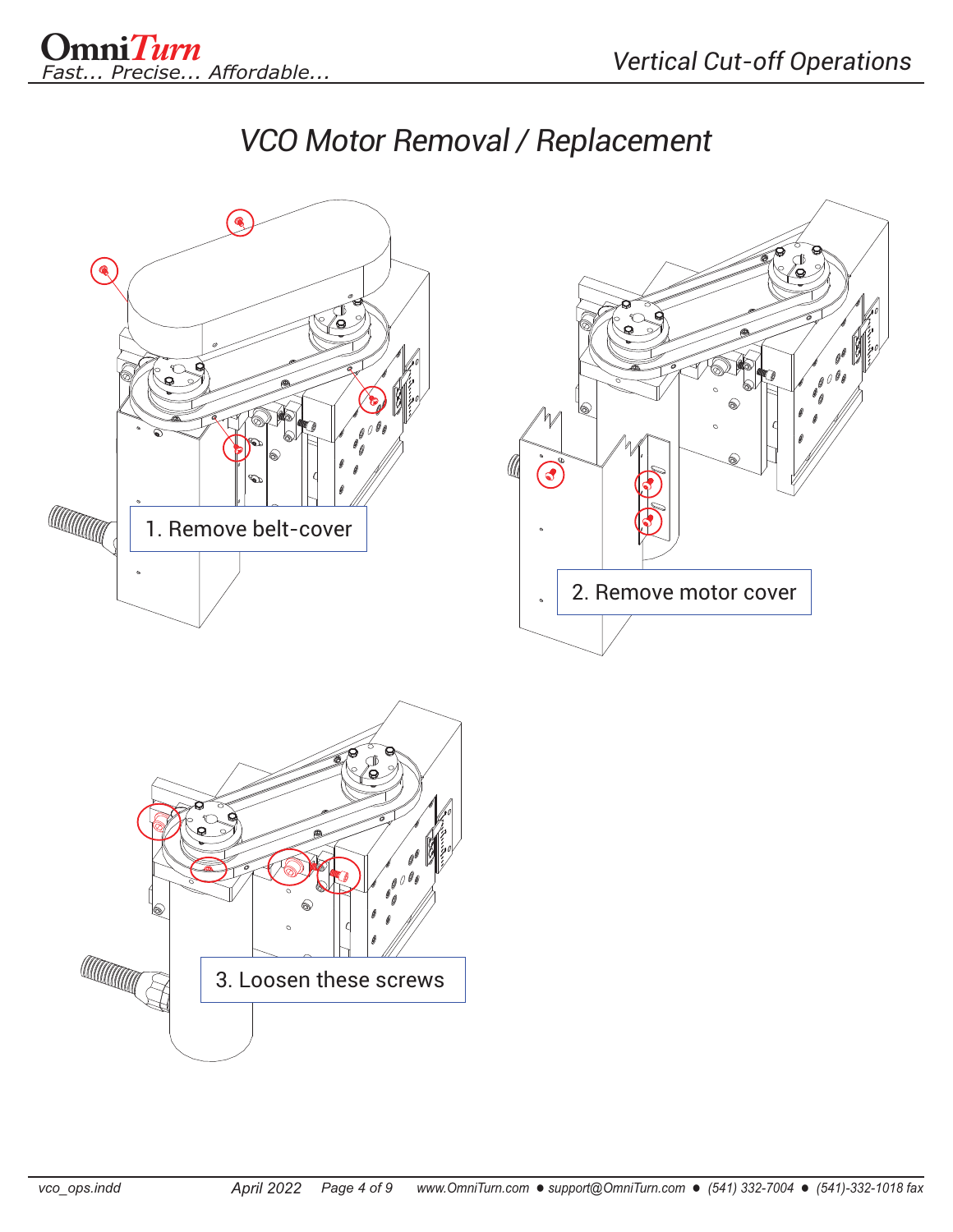### *VCO Motor Removal / Replacement*

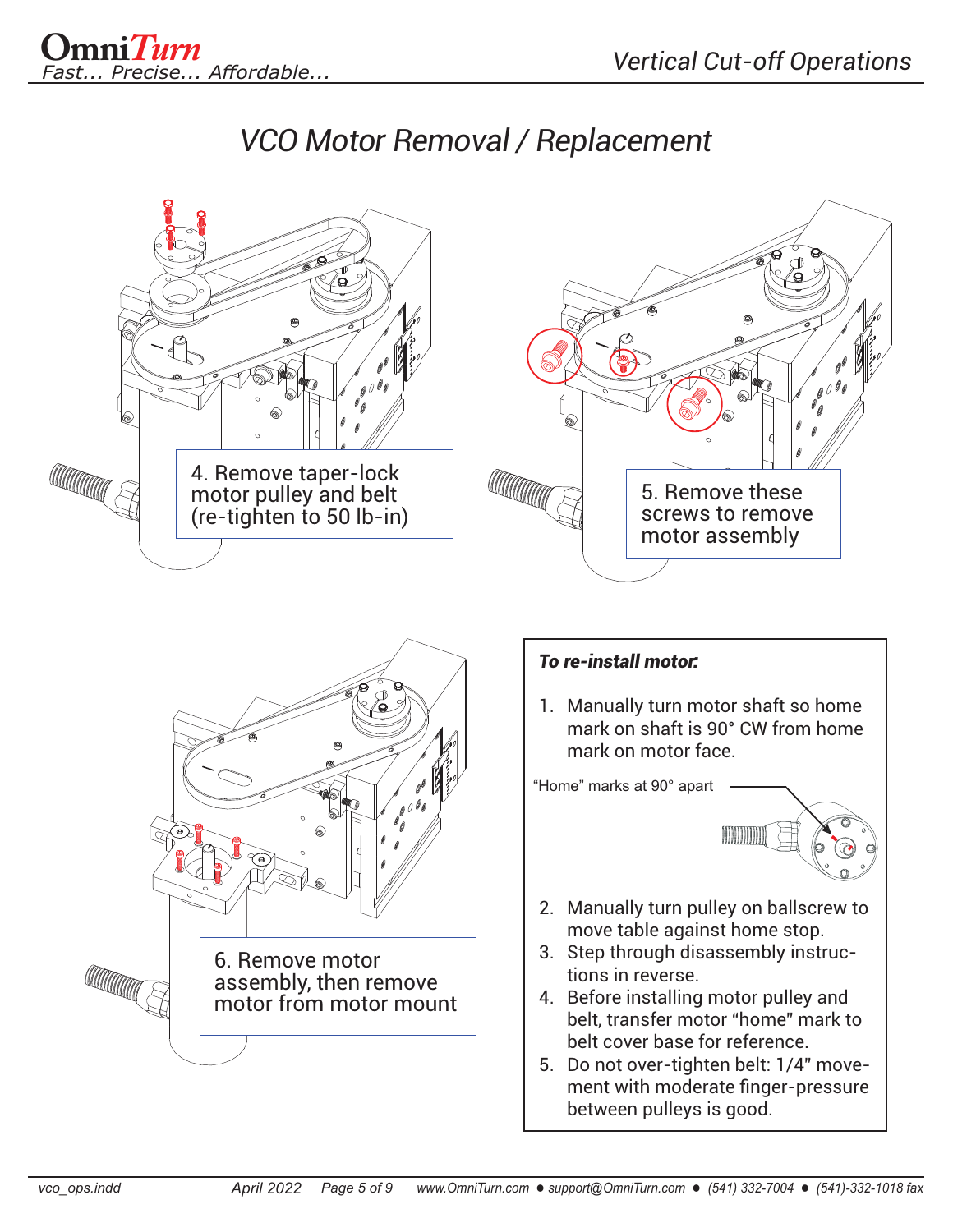



# *Mounting Screws (rear view)*

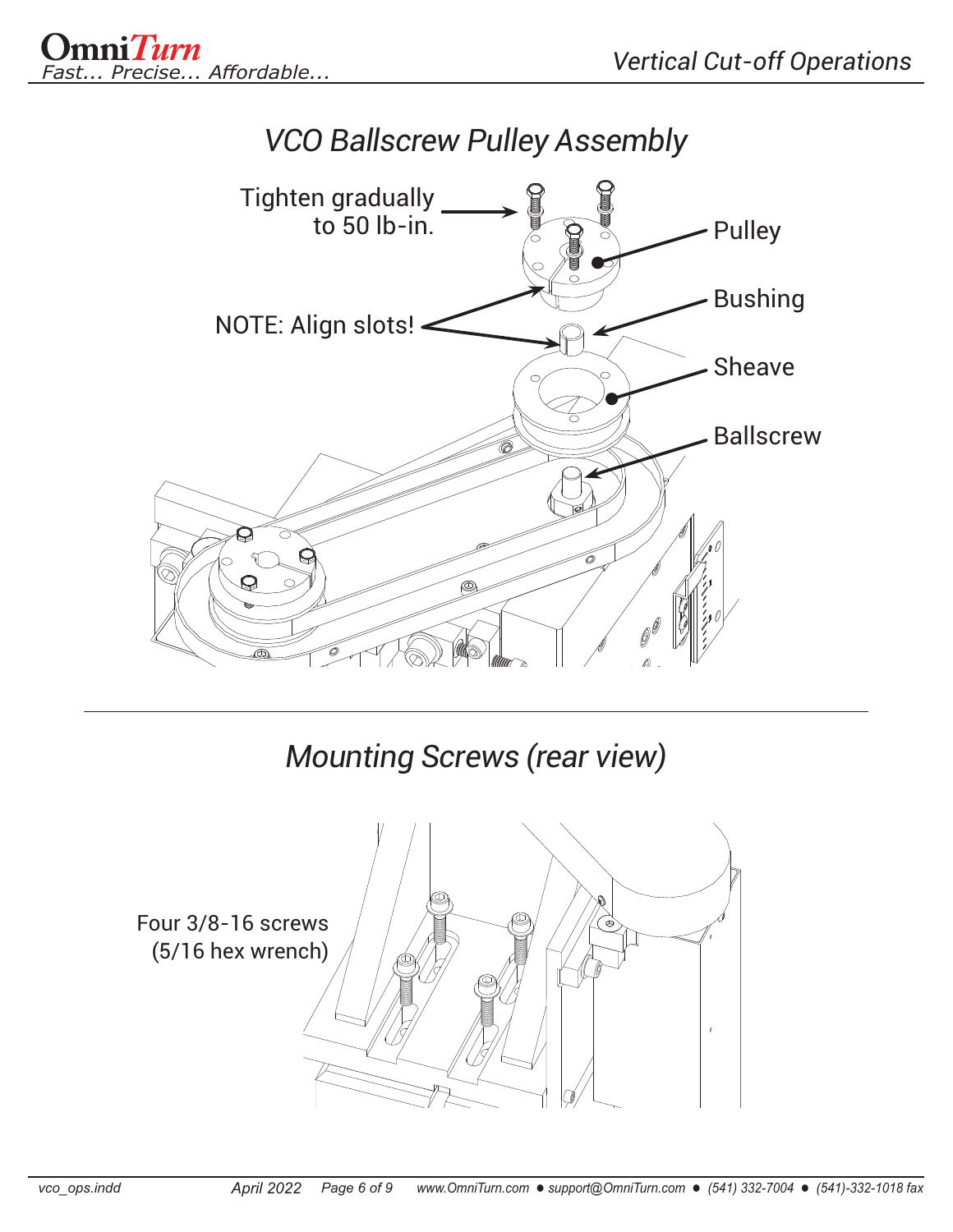

### *VCO Table Dimensions*

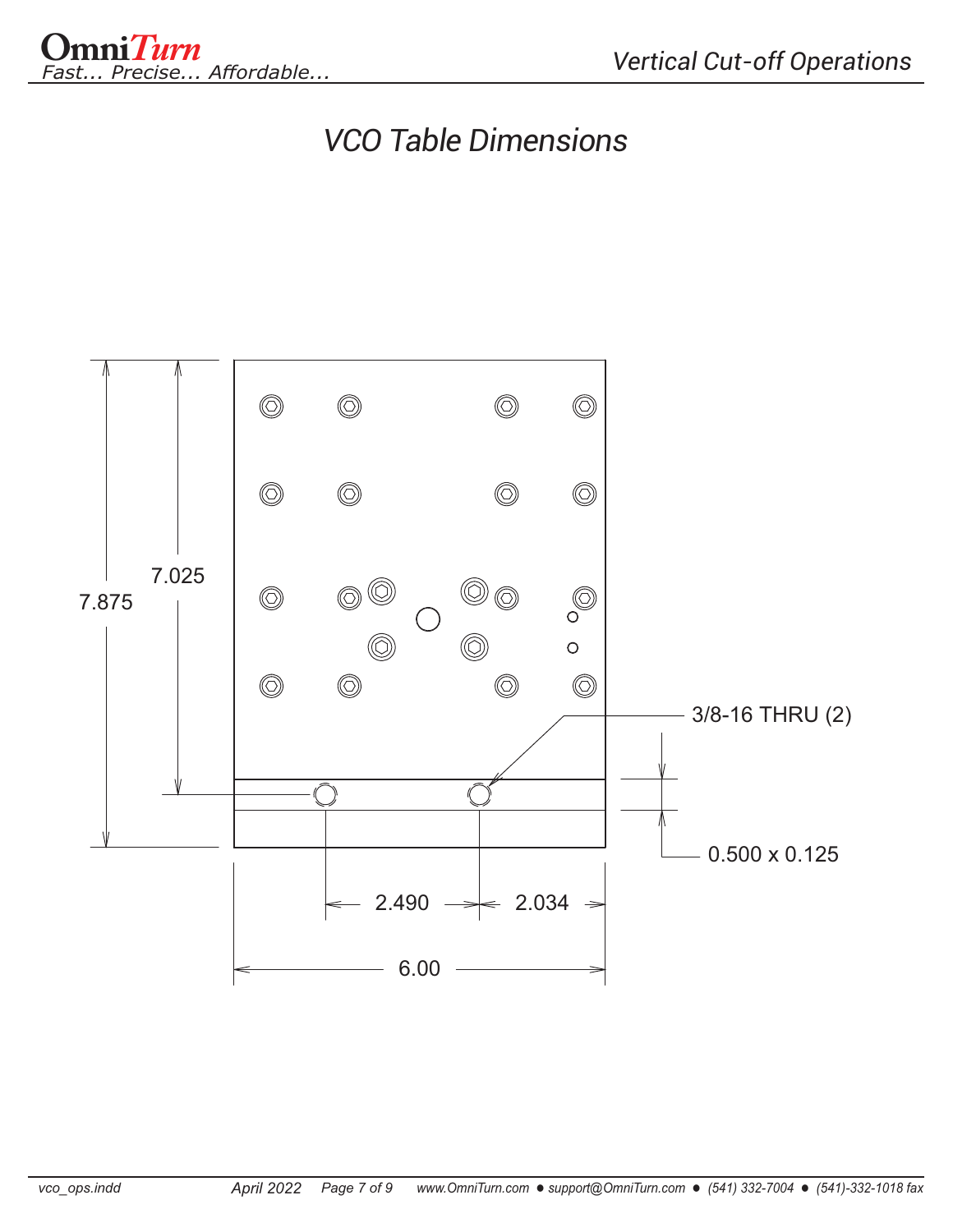